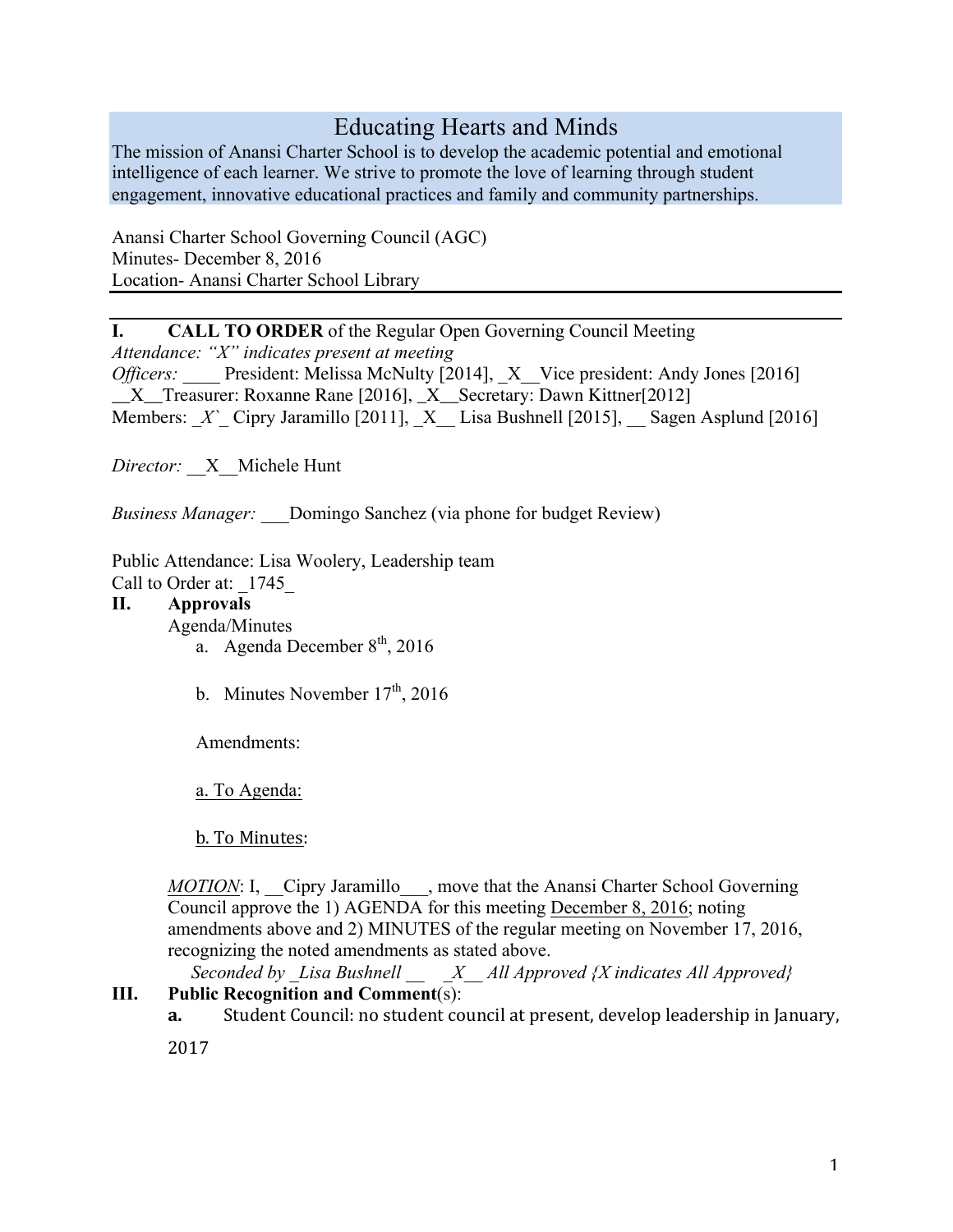**b.** Public: [Introduction and Comments] Lisa Woolery, Dyslexia Specialist/ Special Education: Language Arts

## IV. Reports

**a.** Leadership Team: Presented by Lisa Woolery, Dyslexia Specialist/ Special Education\_: Special ED: IEP's almost complete for next year, Students doing well, great team, looking at tech adaptive skills software and training, working on inclusion model;  $3-5$ <sup>th</sup>: Celebration of learning lots of students and parents attending, focus on progress monitoring, have good RTI in place for students,  $K-2^{nd}$ : integrative studies started, world celebrations education started, MAPS starting next week, RTI's in place; 6-8<sup>th</sup> Buddy reading going well and fun, multicultural exploration, Arabic Peace Posters, Baking as chemistry, Focus coming up is the Science Fair.

**b.** Financial Report Presented by Roxanne Raine: no finance report sent this month from Domingo Sanchez

- i. Budget Review: Tabled
- *ii.* BARs: Budget Adjustment Requests (action) Tabled
- **c.** Audit Committee: None
- **d.** Director's Report presented by Michele Hunt (verbal report/written report)
	- i. Selection of ACS student "pages" for upcoming Legislative Session.
	- ii. Site Visit with Superintendent
	- iii. Staffing Update
	- iv. 8<sup>th</sup> Grade Transition Initiative
	- v. Holiday Gathering

#### **e.** Council Committee Reports

i. Finance and Audit: Melissa McNulty, Dawn Kittner, Roxanne Rane:

Roxanne Rain: Financial Accountant Bid; received 3 bids, no recommendation as of yet. Bid prices for service ending in June 31, 2017. All have start up fees.

- School Ability (company, Alfredo Vigil): have employees in regions that follow schools, more expensive but would relieve a lot of work from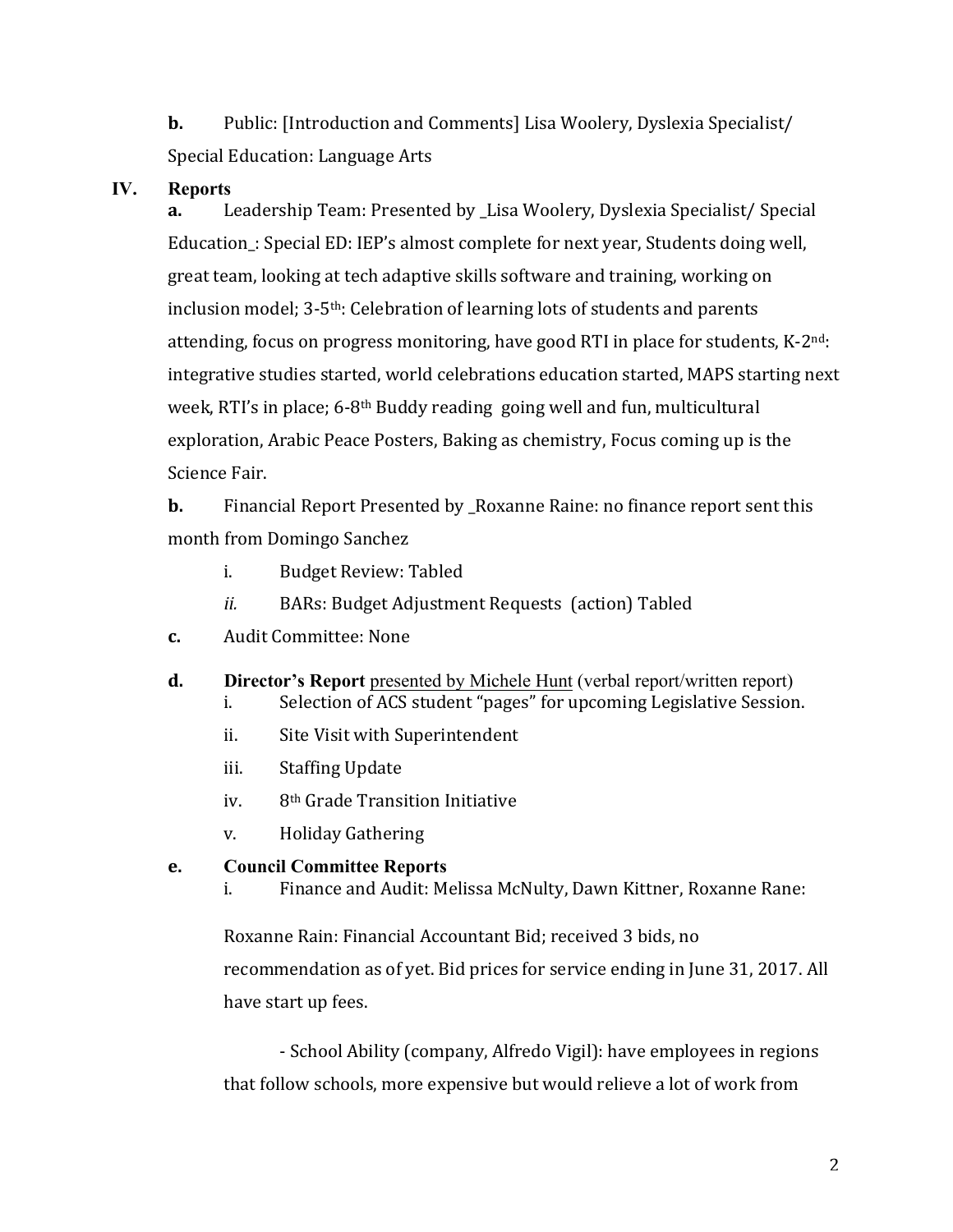Michele Hunt and Roberta Martinez, \$100,000/year (in future 15% of budget) if can afford may be worth for next 6 months. Attend every meeting, report every meeting \$42,000 for service until June 31,2017

-Deanna Gomez: present least professional proposal, \$27,000 (54,000/yearly), ? start up fee. No from Charter School Training presentations, Discussed transition with Domingo, maybe easy transition

-Michael Vigil (ABQ): report and attendance quarterly \$28,200 plus \$6000 start up fee, would not have to pay start up fee again. Has not discussed transition with Domingo. Quarterly reports and attendance to meetings.

Purchase or supply software, ApaFund, for Deanna Gomez and Michael Vigil \$5,000.

-Transition smoothly important, need monthly status report.-Meet on Wednesday, December 14, 2016 at 0815 UNM -T to decide Bid

ii. Facility and Program: Sagen Asplund  $(F)$ , Cipry Jaramillo  $(P)$ 

No report

iii. Council Development: Roxanne Rane, Lisa Bushnell, Melissa McNulty

a) Social Services Program Development: Tabled to New Year b) Lisa Bushnell: Met with Rachel Kohlman: Concern related having policies on each document to find policies; has policies just not as a separate document. Can make it so that every one can see vs. restrict who can edit. Change to Google docs.

c) Employees/Leadership (presented by Michele Hunt) interested in reviewing Leave policy, will establish a committee to develop/ review- will need one of committee members participate.

*iv.* School Advocacy: Roxanne Rane, Andy Jones:

Andy Jones: No report, unable to meet. LESC brief synopsis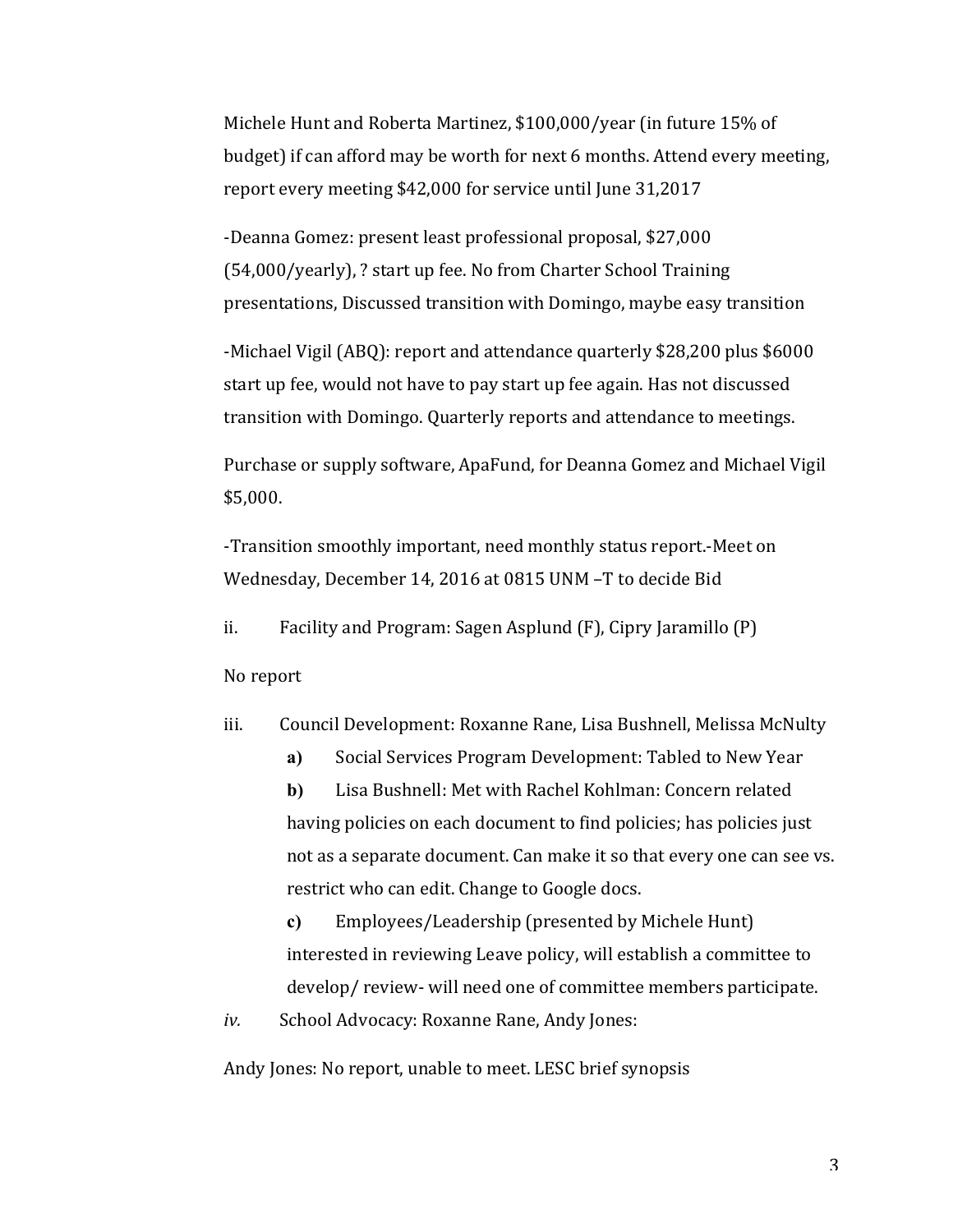Wednesday December 14, 2016 Michele Hunt to attend meeting in Santa Fe regarding LESC

v. Parent Advisory (FAC): Melissa McNulty: by Michele Hunt. Friends of Anansi using funds for scholarship and establish a gofundme now to support for teacher  $r/t$  critical illness of family. Truffle making went well

vi. Web Coordinator: Andy Jones. Meeting with Perry last week of school before winter break. Afternoon on 19th.

## V. New Business

- **a.** Legislative Priorities
	- i. Alignment with NMCCS and other schools with School Advocacy

**b.** Approve New Finance Manager (Action): Tabled to December 14, 2016 at 0815 meeting at UNM-T

## VI. Old Business

- **a.** ESSA Survey Update: survey monkey submit findings
- **b.** Training Reminder: Vista Grande 09-1400.
- **c.** Letter to Legislators Update: sent via mail and email
- *VII.* Executive Session- [Limited to Personnel matters, Student discipline, Director]\*
	- **a.** None

#### VIII. Items for next month's agenda

- **a.** Establish Budget & Calendar Committees with meeting schedules
- **b.** Review Lottery Process & Timeline
- **c.** Legislative Session Begins- monitor and support

#### IX. Roles and Responsibilities

- **a.** Refreshments for January 12, 2017 at UNM –Taos: Michele Hunt
- **b.** Melissa McNulty: Agenda

**c.** Andy Jones: Agenda, Website meeting with Perry Penick and Michele Hunt, School Advocacy with Roxanne Rane date after December 14<sup>th</sup> LESC and Finace Contract meeting, Thursday, December 16, 2016 at 0815-0830 at Anansi with Michele Hunt

**d.** Roxanne Rane: School Advocacy with Andy Jones date after December 14<sup>th</sup> LESC and Finance Contract meeting, Thursday, December 16, 2016 at 0815-0830 at Anansi with Michele Hunt, meet with Michele Hunt for Finance Contract info, then Social Service policy info, Family navigators for schools in this area